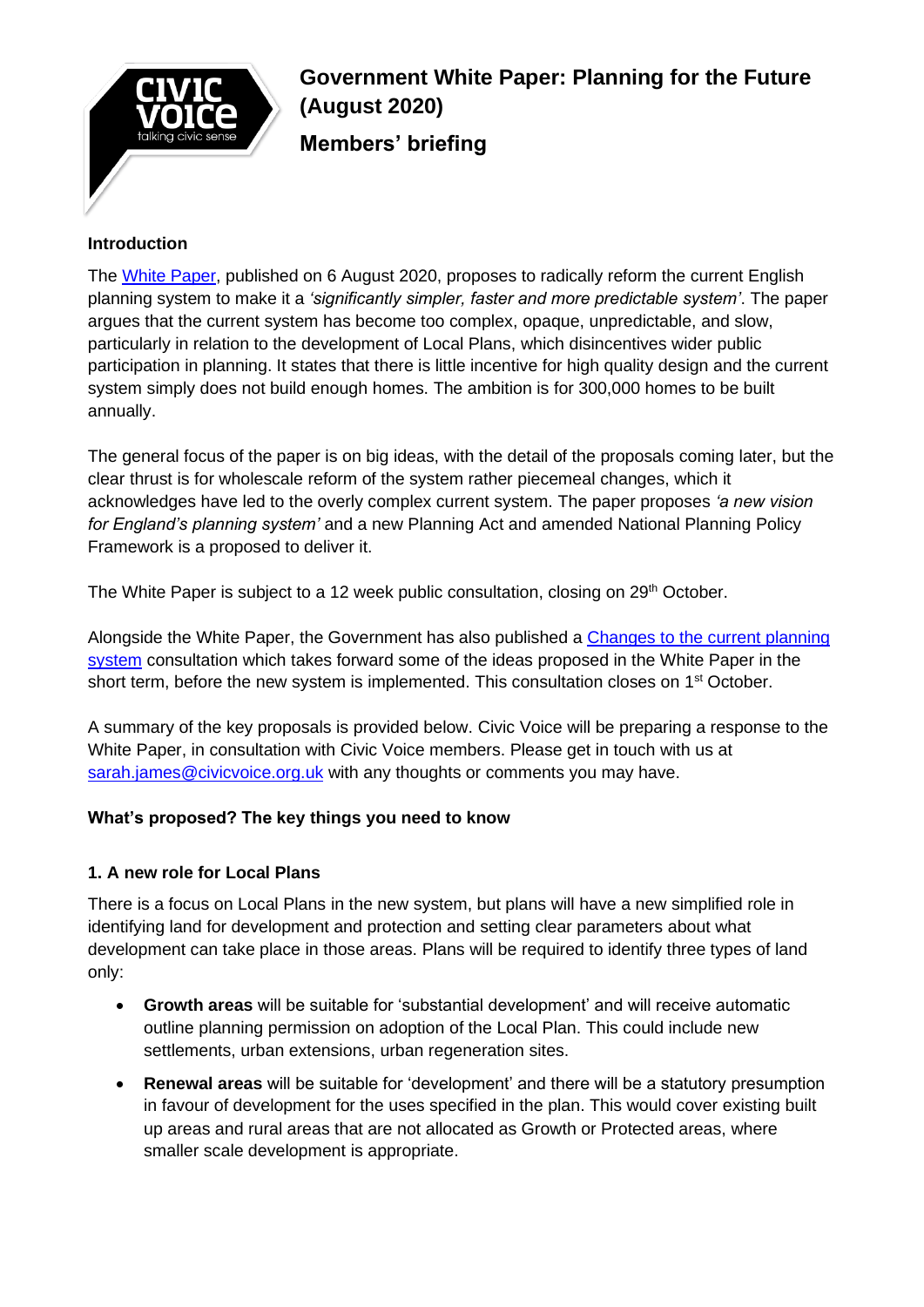• **Protected areas** will be sites and areas that due to their environmental/cultural characteristics justify more stringent development controls e.g. Green Belt, Areas of Outstanding Natural Beauty (AONBs), Conservation Areas, Local Wildlife Sites, areas of significant flood risk and important areas of green space.

Plans are to be stripped back to essential elements consisting of a web-based interactive map, key and accompanying text which specifies suitable development uses and parameters e.g. height, scale, density limits. Design codes and guides should be produced alongside the Local Plan to guide the form and appearance of development.

The existing 'tests of soundness' for Local Plans will be scrapped and replaced with a single 'sustainability test'.

# **2. Streamlined and faster development management process**

For proposals that accord with the Local Plan, there will be a streamlined route to gaining planning permission. Essentially, the principle of development will have been agreed on adoption of the Local Plan with only specific outstanding matters to be considered later. Different routes are proposed for the three land allocations:

- **Growth areas** will receive automatic outline planning permission through the Local Plan. Detailed planning permission could be secured by a reformed Reserved Matters application, a Local Development Order, or, for very large sites e.g. a new town, a Development Consent Order under the Nationally Significant Infrastructure regime.
- **Renewal areas** Planning permission would be secured through a new permission route which gives automatic consent if the scheme meets design/prior approval requirements (the 'fast track to beauty' proposes expanding permitted development rights to do this), a faster planning application process or a Local or Neighbourhood Development Order.
- **Protected areas** A standard planning application would be required in these areas.

For proposals that are different to the adopted plan, a specific planning application would be required, although this is expected to be the exception rather than the rule.

To incentivise local planning authorities to determine planning applications within the statutory time limits (8 or 13 weeks) the paper proposes automatically refunding the planning fee or, for some types of applications, automatically granting permission if there has not been a timely determination.

The paper also hints at a reduced role for planning committees in the determination of planning applications with '*the delegation of detailed planning decisions to planning officers where the principle of development has been established, as detailed matters for consideration should be principally a matter for professional planning judgment.'* (Para. 2.39) Where applications are refused, applicants would be entitled to an automatic rebate of their planning application fee if they are successful at appeal, 't*o promote proper consideration of applications by planning committees'*  (Para. 2.41).

# **3. Top-down housing figures**

A new standard method for calculating housing figures for each Local Authority is proposed which would ensure enough land is released where affordability is worst but also factoring in land constraints e.g. Green Belt, flood risk etc. The new method would distribute the national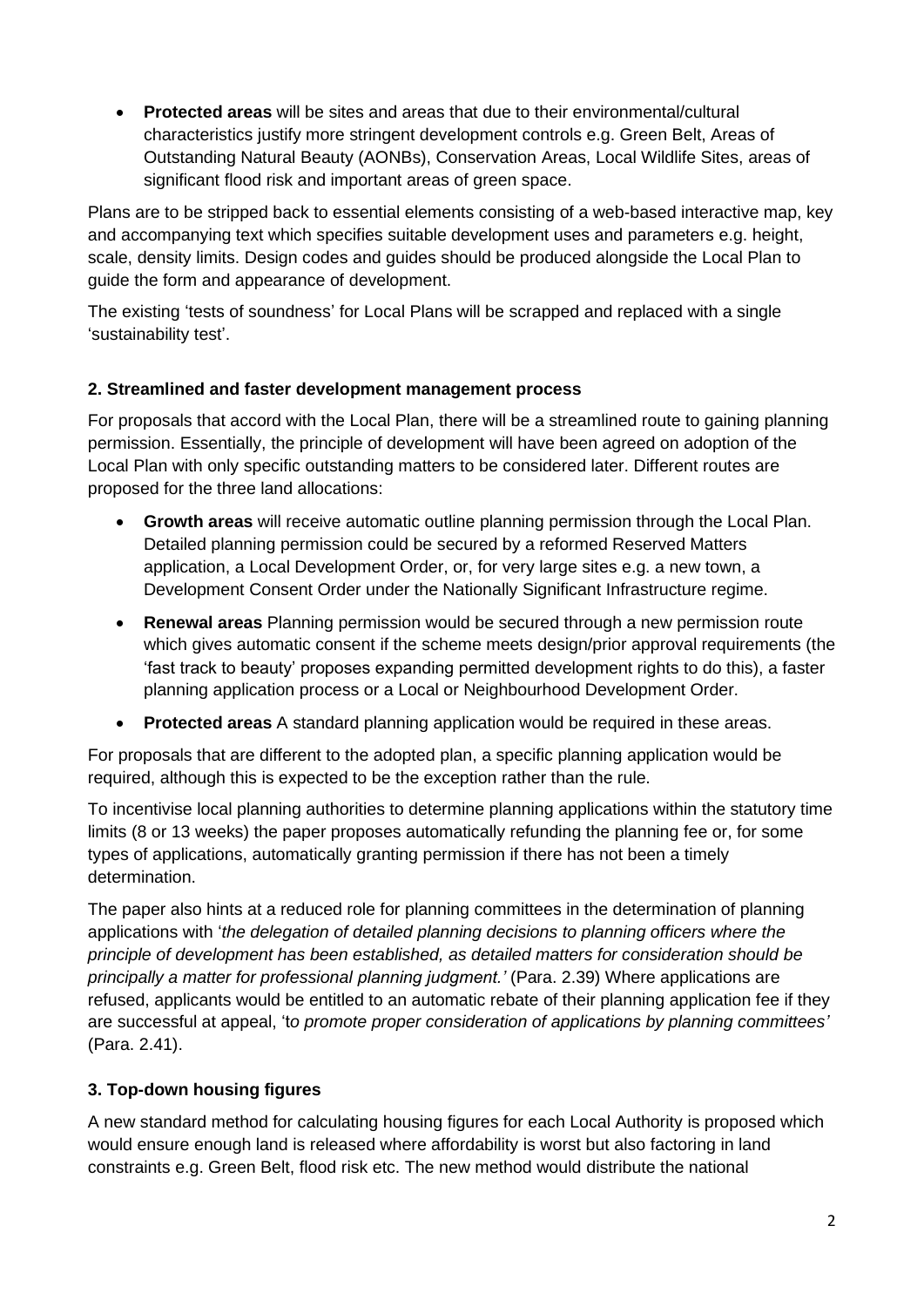housebuilding target of 300,000 new homes annually and housing figures would be binding on Local Authorities removing any lengthy debates over the numbers at Local Plan examinations.

Given the proposed new Government set housing figures, the current 'Duty to Co-operate' test for local authorities would be abolished.

An interim measure for amending the current method of calculating housing figures, for plans currently being prepared, is set out in the Government's separate consultation, [Changes to the](https://www.gov.uk/government/consultations/changes-to-the-current-planning-system)  [current planning system.](https://www.gov.uk/government/consultations/changes-to-the-current-planning-system) Lichfields have calculated the numbers for each Local Authority which is available here: [https://lichfields.uk/grow-renew-protect-planning-for-the-future/how-many-homes](https://lichfields.uk/grow-renew-protect-planning-for-the-future/how-many-homes-the-new-standard-method/)[the-new-standard-method/](https://lichfields.uk/grow-renew-protect-planning-for-the-future/how-many-homes-the-new-standard-method/) but it is important to note that this interim method is not exactly what is proposed in the White Paper as it does not yet factor in land constraints.

# **4. Greater use of digital technology**

The paper proposes *'greater digitalisation of the planning application process to make it easier for applicants, especially those proposing smaller developments, to have certainty when they apply'* (Para. 2.39). It proposes integrating the validation of planning applications when they are submitted; having 'data-rich' planning registers so that information can be easily found; automating routine processes such as screening proposals against design guides and codes and requiring shorter and more standardised applications that are machine readable. For major development, besides the drawings and plans, a planning statement of no more than 50 pages will be required. Digital templates for planning notices, a greater standardisation of supporting technical information, and standard national conditions to cover common issues are also proposed.

For Local Plans, they will be interactive, fully digitised and map based rather than document based, designed with the end user in mind and accessible on different devices. The idea being that they are more visual, easily accessible and understandable, encouraging wider public engagement. It is envisaged that *'new digital civic engagement process will be enabled, making it easier for people to understand what is being proposed where and how it will affect them'* (Para 2.45). The White Paper considers the use of digital civic engagement tools could be transformational in terms of increased community engagement with plans.

To support Local Authorities, a guide to the new system and a 'model template' for Local Plans will be published to support standardisation of plans across the country. A series of pilots are also proposed with Local Authorities working with tech companies (referred to as the 'PropTech' sector) to develop innovative ways to engage with their local communities.

## **5. Streamlined Local Plan process**

Local authorities will have 30 months to produce a new style stripped back local plan, with those that fail to do so 'at risk of government intervention'. The shortened process will have five stages with 'meaningful public engagement' proposed at two stages (highlighted below in bold). However, the first time the local community will see any proposed plan is when it is submitted for examination:

- **Stage 1 [6 months]**  Call for sites/areas under the three categories with 'best in class' public engagement.
- Stage 2 [12 months] Local authority prepares its Local Plan.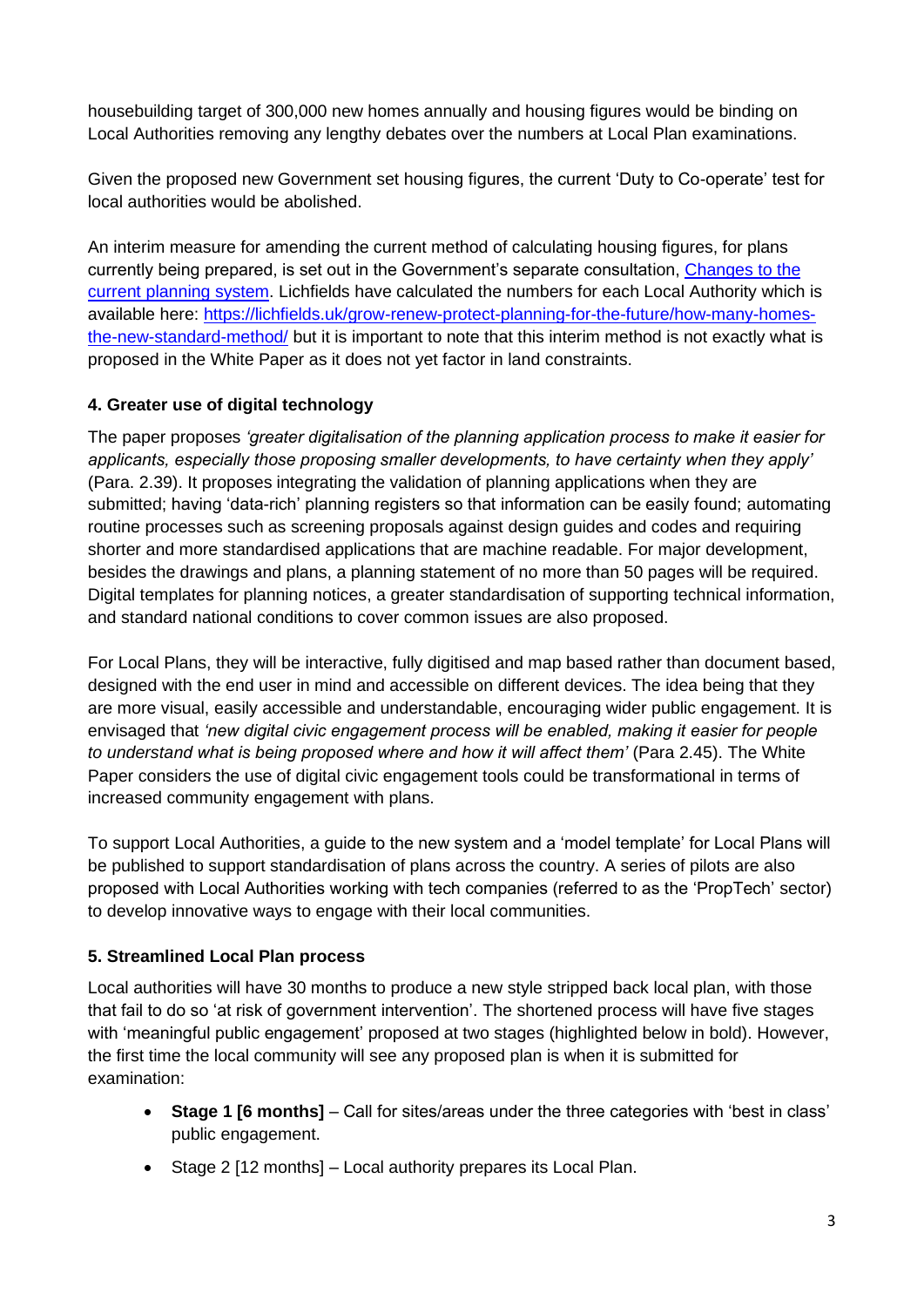- **Stage 3 [6 weeks]** Local authority submits the plan for examination and publicises the plan for consultation with 'best in class' engagement. Responses will have a word limit and those seeking changes must explain how the plan should be changed and why.
- Stage 4 [9 months] Planning inspector examines the plan against the sustainable development test and makes binding changes where necessary. All those that submitted comments on the plan would have a 'right to be heard'.
- Stage 5 [6 weeks] Local plan map, key and text are finalised and adopted.

Alongside the new statutory timescale, there will be a requirement to review the Local Plan at least every five years.

# **6. High quality design and a 'fast track for beauty'**

A National Model Design Code and revised Manual for Streets are due to be published later this year. These will build on the current National Design Guide, turning the broad principles of successful places into more specific standards.

To make design expectations more visual and predictable, there will be an expectation for local design guides and codes to be produced, with community involvement, to reflect local characteristics and *'what is provably popular locally'* (Para. 3.7). These could be produced by Local Authorities alongside their Local Plans, neighbourhood plan groups or applicants bringing forward large developments. Only guides and codes that have involved the local community will have weight in the planning process. Where local guides and codes have not been produced, national guidance will be the default to guide decisions.

A 'fast-track for beauty' is proposed to ensure that development which accords with local design guides and codes has greater certainty of swift approval through the planning process. In growth areas, this will mean that a masterplan and site-specific design code will be required. In renewal areas, the paper proposes widening and changing the nature of permitted development so that it gives approval for *'popular and replicable designs'* reviving the tradition of 'pattern books' (Para. 3.19). The focus of the new PD rights appears to be on redeveloping existing residential buildings to support 'gentle intensification' of towns and cities and a pilot programme is planned to test the concept.

A new expert body is proposed to help support Local Authorities as well as performing a wider monitoring and challenging role for the sector in building better places. A chief officer for design and placemaking should be appointed within each Local Authority, although there is no detail as to how this will be funded.

# **7. Section 106 and CIL to be replaced by a national 'Infrastructure Levy'**

The existing system of developer contributions is to end. Section 106 agreements and the Community Infrastructure Levy (CIL) will be replaced with a nationally-set 'Infrastructure Levy' charged on the final development value. The levy will be paid at the point of occupation, leaving councils to pay for and deliver any infrastructure needed up front. Councils will be allowed to borrow against future levy receipts to fund this.

It also proposed to extend the Infrastructure Levy to capture some permitted development rights e.g. office to residential conversions and demolition and rebuild rights, and to also deliver affordable housing, which is currently secured through Section 106 agreements.